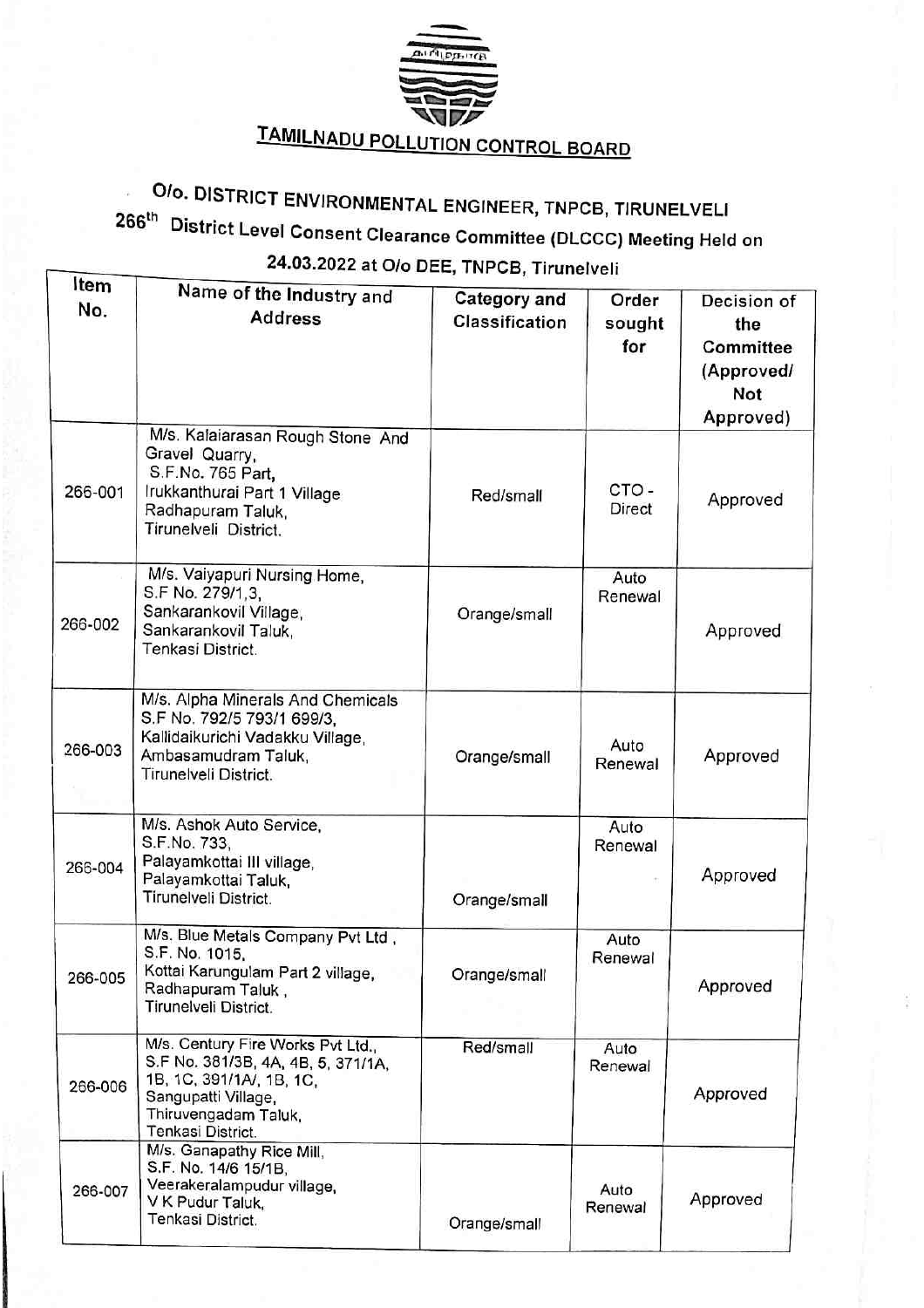| 266-008 | M/s. Lakshmi Chemicals,<br>S.F.No. 278/1 part, 278/2B part,<br>Chitharchathiram village,<br>Tirunelveli Taluk,<br>Tirunelveli District.      | Orange/small | Auto<br>Renewal | Approved |  |
|---------|----------------------------------------------------------------------------------------------------------------------------------------------|--------------|-----------------|----------|--|
| 266-009 | M/s. Premier Chemical Company,<br>S.F.No. 1188/2,<br>Thenmalai Part 1 Village,<br>Sivagiri Taluk,<br>Tenkasi District.                       | Red/small    | Auto<br>Renewal | Approved |  |
| 266-010 | M/s. Sreekrishna Cashews,<br>S.F.No. 15 / 3 (Part),<br>Thenpothai Village,<br>Shencottai Taluk,<br>Tenkasi District.                         | Orange/small | Auto<br>Renewal | Approved |  |
| 266-011 | M/s. Sri Balaji Industry,<br>S.F.No. 161/6A.<br>Kuthapanjan Village,<br>Alangulam Taluk,<br>Tenkasi District.                                | Orange/small | Auto<br>Renewal | Approved |  |
| 266-012 | M/s. Raaja Hospitals,<br>S.F.No. 113,114/2,<br>Pettai-1 village,<br>Tirunelveli Taluk,<br>Tirunelveli District.                              | Orange/small | Auto<br>Renewal | Approved |  |
| 266-013 | M/s. Southern Heart Centre,<br>S.F.No. 101,<br>Tirunelveli Village,<br>Tirunelveli Taluk,<br>Tirunelveli District.                           | Orange/small | Auto<br>Renewal | Approved |  |
| 266-014 | M/s. Sudharson Platinum Hospitals,<br>S.F.No. 710/2A 710/2B Pt,<br>Palayamkottai I village,<br>Palayamkottai Taluk,<br>Tirunelveli District. | Orange/small | Auto<br>Renewal | Approved |  |

District Environmental Engineer(a/c), <sub>0</sub> Tamilnadu Pollution Control Board Tirunelveli